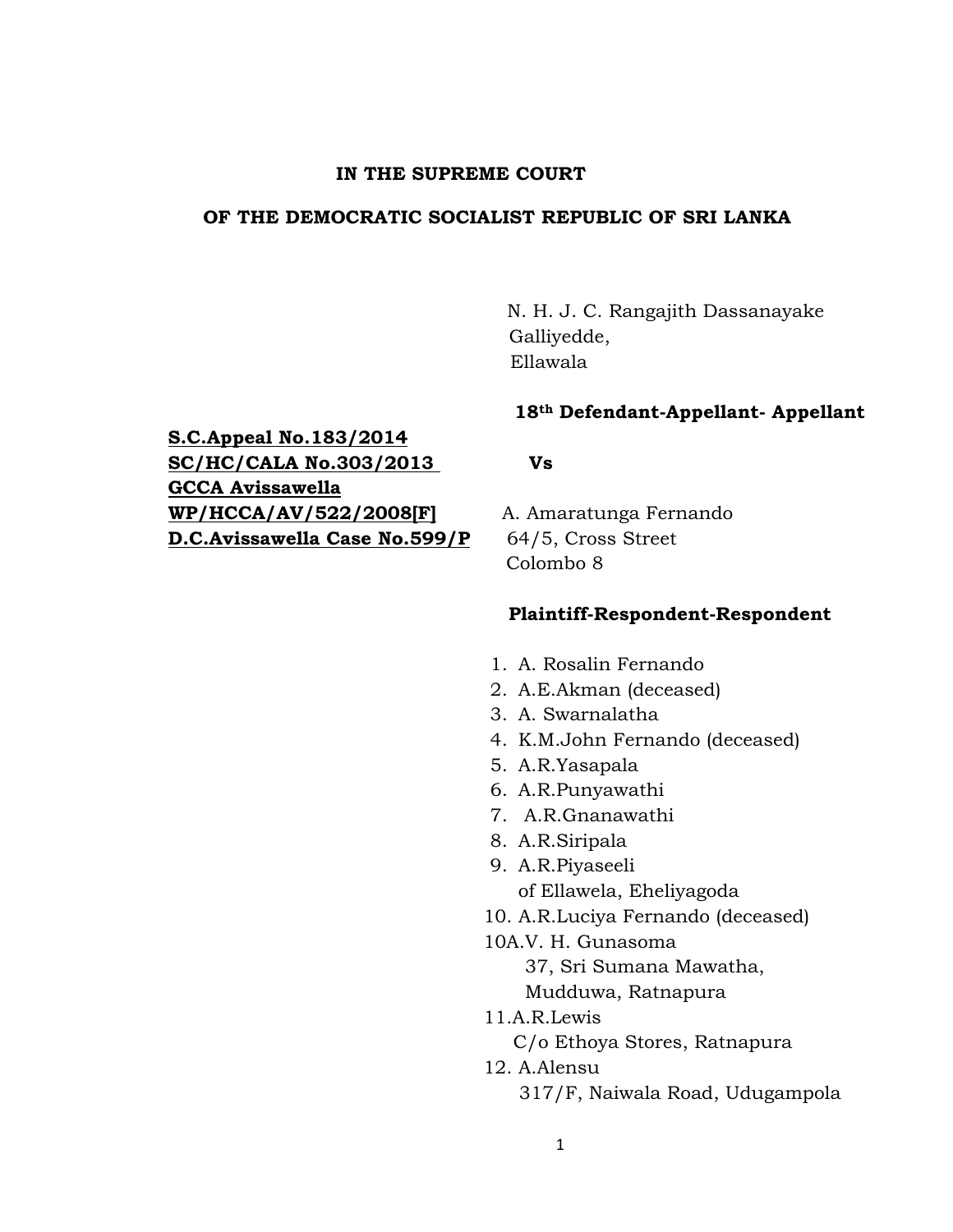13. A.Pedrik

300,Naiwala Road.Udugampola

- 14. A.Saimon 300,Naiwala Road.Udugampola 15.A.R.Ensa Niripola, Hanwella 16.A.Sunil Ellawela, Eheliyagoda
- 17.A.Abeywardane Ellawela, Eheliyagoda
- 19.Weragodage Kamini Chandralatha
- 20.A.S. Samanthika Abeywardane
- 21. Nisansala Lakmali Abeywardane Ellawela, Eheliyagoda

## **Defendant-Respondent-Respondents**

| <b>BEFORE</b> | : S.E.WANASUNDERA, PC, J. |
|---------------|---------------------------|
|               | B.P. ALUWIHARE, PC, J.    |
|               | K.T.CHITRASIRI, J.        |

**COUNSEL :** Thishya Weragoda with Iresh Seneviratne and Chinthaka Sugathapala for the 18th Defendant-Appellant-Appellant

> B.O.P.Jayawardane with W.Oshada Rodrigo for the Plaintiff-Respondent-Respondent

**ARGUED ON : 03.03.2016**

**WRITTEN :** 24.03.2016 by the 18th Defendant-Appellant-Petitioner **SUBMISSIONS ON :** 24..05.2016 by the Plaintiff-Respondent-Respondent

## **DECIDED ON : 30.05.2016**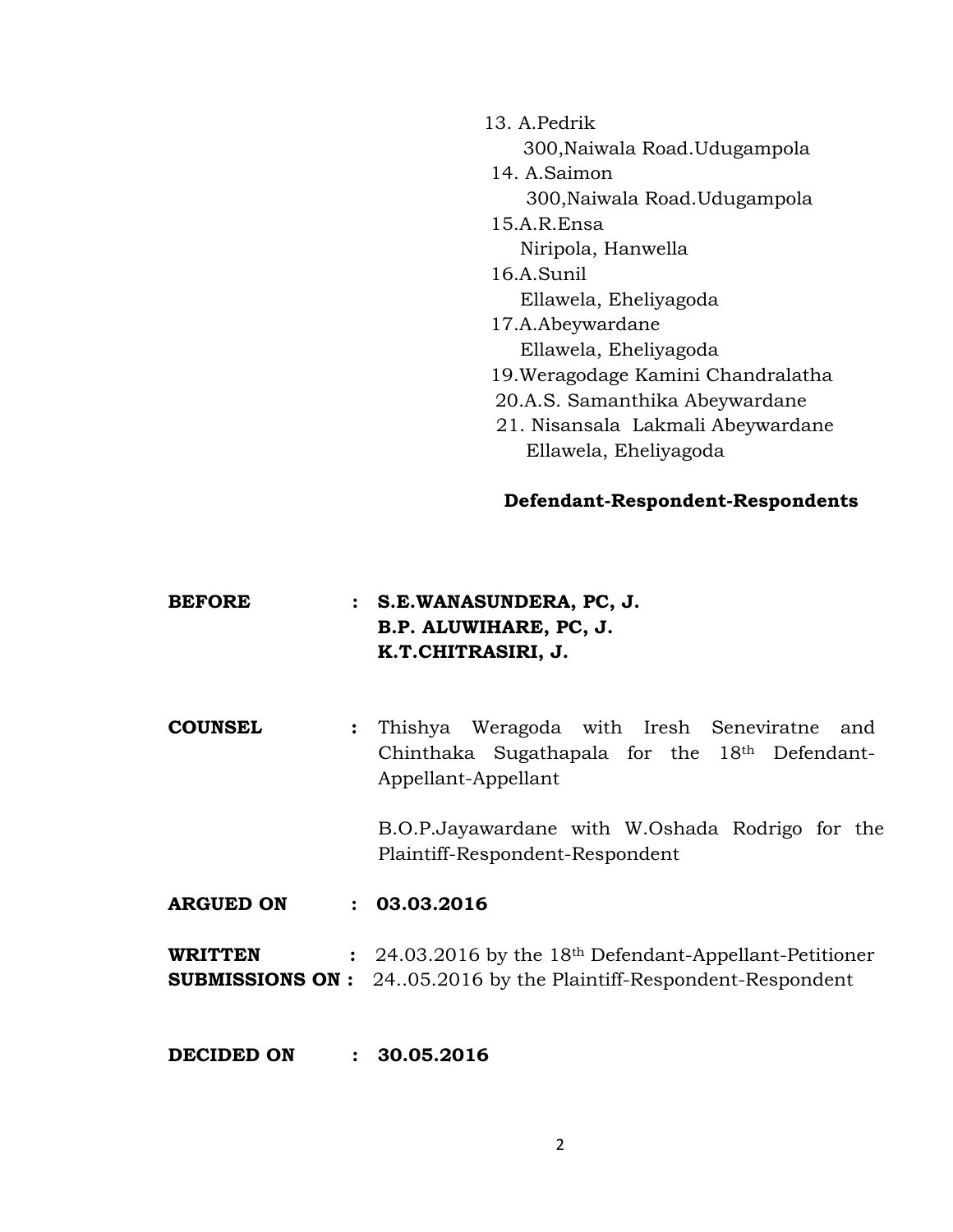#### **CHITRASIRI, J.**

.

When this matter was supported on 3<sup>rd</sup> October 2014, this Court granted leave to proceed on the questions of law referred to in paragraph 21 (b), (c), (d) and (e) of the petition of appeal filed by the  $18<sup>th</sup>$  defendant-Appellant-Appellant. (hereinafter referred to as the 18th Defendant-Appellant) Those questions of law read thus:

- (b) has the learned Provincial High Court Judge erred in law by coming to the conclusion that the plaintiff and other co-owners have prescribed a defined portion of land "Galliyadde Godella alias Radage Godella" marked as Lot 1 in the Plan No.323A marked as "X" at the trial?
- (c) has the learned Provincial High Court Judge erred in law holding that several co-owners of "Radage Kumbura" have prescribed to a portion of land called "Radage Godella".
- (d) has the learned Provincial High Court Judge erred in law in holding that –
	- (i) it is common ground that Lot No.1 of the Plan No.323A marked as "X" at trial is "Radage Godella"?
	- (ii) that several co-owners of "Radage Kumbura" have prescribed to a portion of land called "Radage Godella"?.
	- (iii) the owners of "Radage Kumbura" had possessed "Radage Godella" and "Radage Kumbura" as one land?
- (e) has the learned Provincial High Court Judge has erred in law by holding that upon coming to a conclusion that that Lot No.1 of the Plan No.323A marked as "X" at the trial is "Radage Godella" a distinct land from "Radage Kumbura" in relation to which *lis pendens* has been registered and the action relates to, can be partitioned in the present action?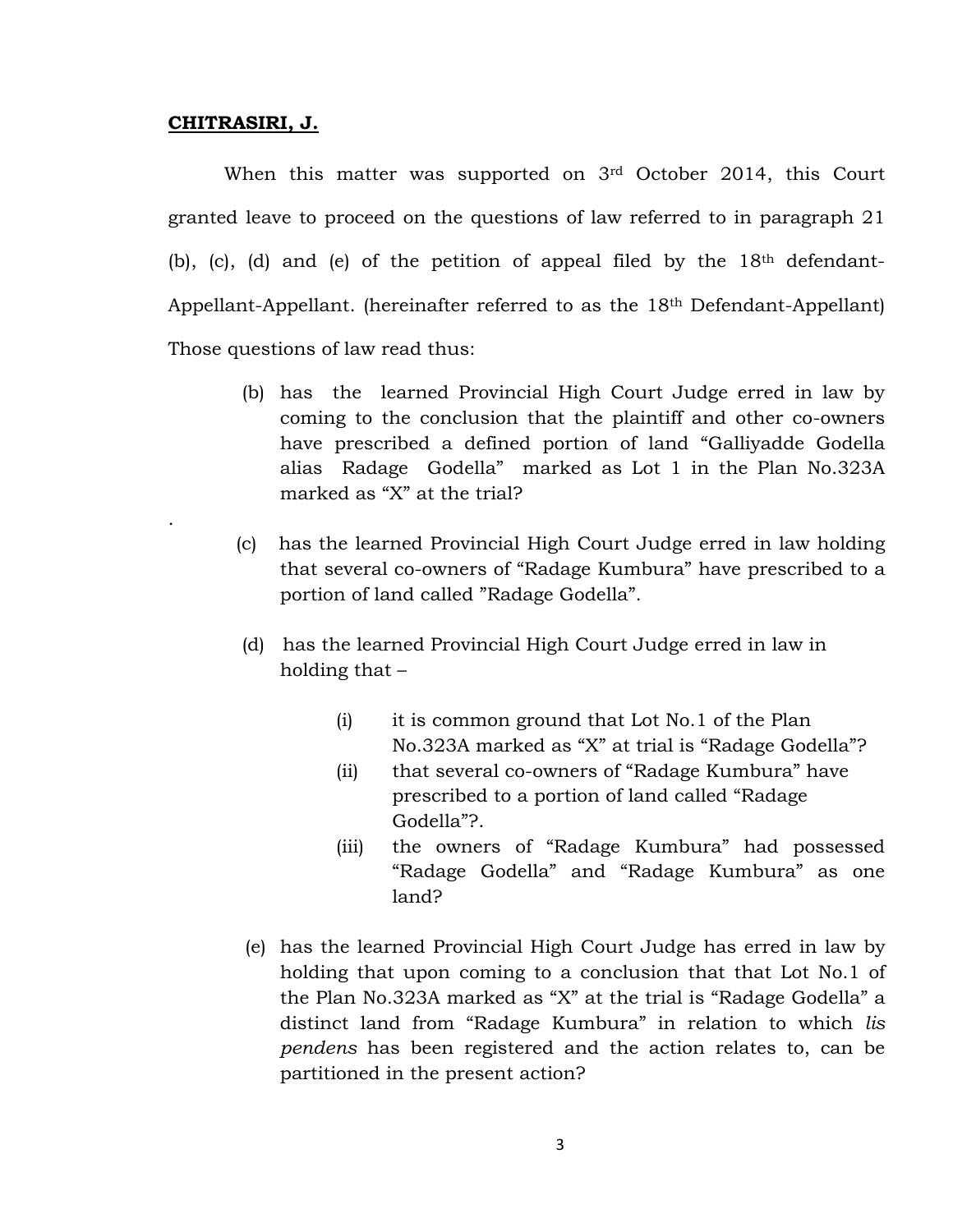By looking at the above questions of law, it is seen that the 18th defendant-appellant is challenging basically, the decision of the learned Civil Appellate High Court Judges. Hence, it seems that the judgment of the learned District judge has not been challenged though all the issues raised in the Trial Court had been answered against the 18th defendant-appellant. Hence, the questions of law raised in this Court may lead to think that the appellant is not keen in canvassing the judgment of the learned District Judge.

Be that as it may, even though the learned High Court Judges in the Civil Appellate high Court have looked at the longstanding possession of the 17<sup>th</sup> Defendant-Respondent-Respondent to the land subjected to in this appeal upon which the leave was granted by this Court; basically the issue here is to determine whether or not Lot 1 in Preliminary Plan marked as "X" which is the Plan bearing No.323A, forms part of the corpus.

This action was instituted by the plaintiff-respondent-respondent (hereinafter referred to as the plaintiff) by the plaint dated  $11<sup>th</sup>$  May 1990 having made the  $1<sup>st</sup>$  to  $17<sup>th</sup>$  respondents as parties to the action. Subsequently, the 18<sup>th</sup> defendant-Appellant was added as a party to the action consequent upon his application made by the petition dated 29th January 2002. He is the party who sought to exclude the aforesaid Lot No.1 in Plan 323A, from the corpus. Significantly, neither he nor any other person on his behalf has made any claim before the Surveyor, at the time the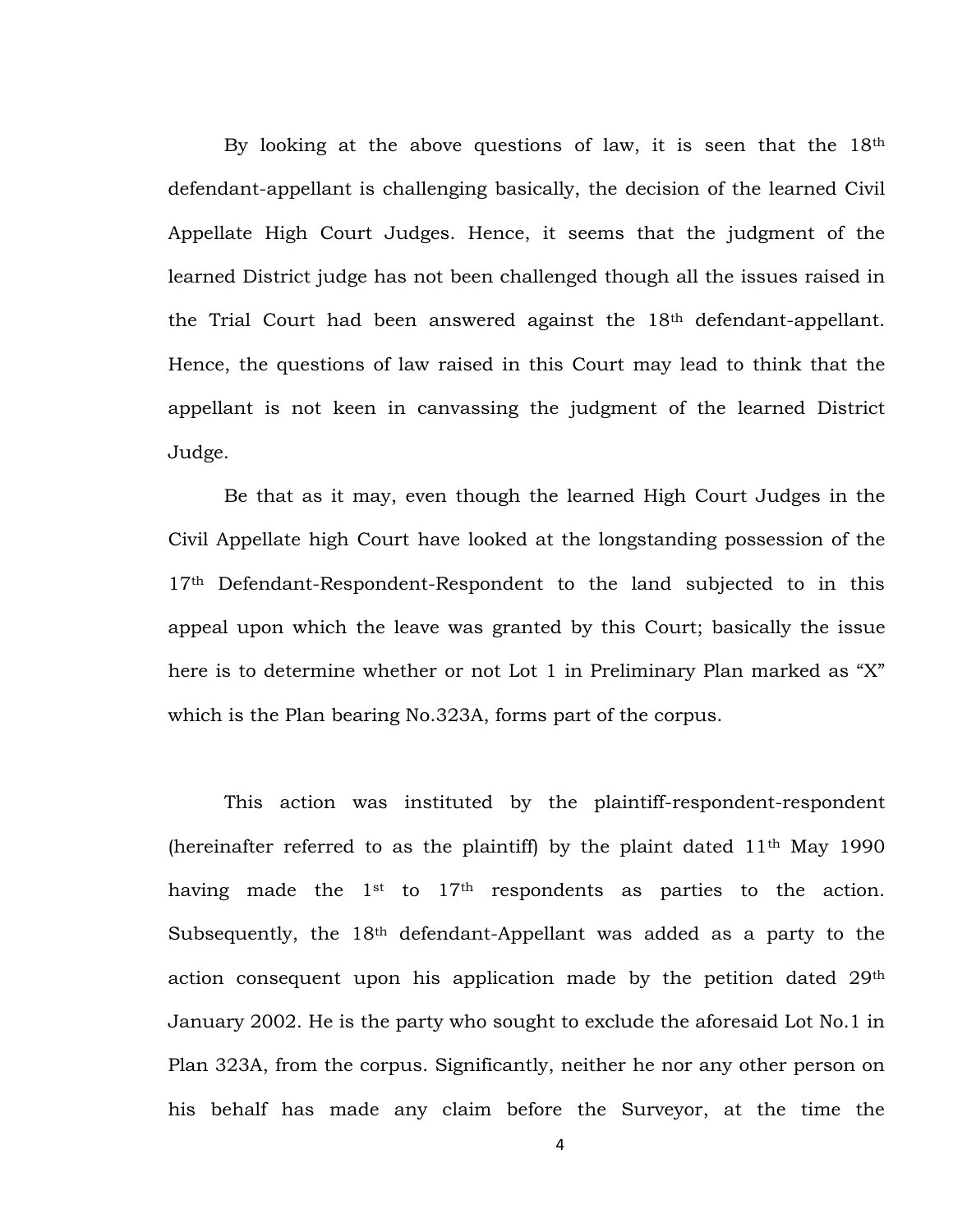preliminary survey was conducted. Not having made such a claim before the surveyor, the 18<sup>th</sup> defendant-appellant has thought it fit to claim rights to lot 1 in the preliminary plan X, almost after a period 10 years from the date on which he or his representatives had every opportunity to do so.

In the aforesaid application dated 29.01.2002, 18th defendant-appellant has stated that he became entitled to a land called Galliyadde Godella by deed No.410 dated 17th October 1989 and has claimed that the aforesaid Lot No.1 in Plan 323A forms part of that land called Galliyadde Godella. It is so stated in the Statement of Claim filed by the 18th defendant-appellant as well. Accordingly, he has prayed that lot No. 1 in Plan 323A be excluded from the corpus.

Accordingly, the issue here is to determine whether or not the Lot No.1 in Plan 323A forms part of the land referred to in the Final Village Plan bearing No.252. At the outset it must be noted that this particular issue has been carefully considered by the learned District Judge who heard the witnesses. In that judgment learned District Judge has stated as follows:

"ලොට් අංක 1 ඉල්ලා සිටින 18 වෙනි වි**ත්තිකරු, තම අයිතිය තහවූරු කිරීම සද**හා කේ. විපේරත්න බලයලත් මිනින්දෝරුවරයාගේ අංක 761 දරණ අධ්ස්ථාපිත පිඹුර 18වී.3 ලෙස ඉදිරිපත් කරමින්, එම පිඹුරේ කැබලි අංක 5 සහ 1 ගල්ලියැද්ද ගොඩැල්ලට අයත් වන බව කියා සිටි. එසේම 18වී.1 දරණ, රත්නපුර මැනුම් අධ්කාරී,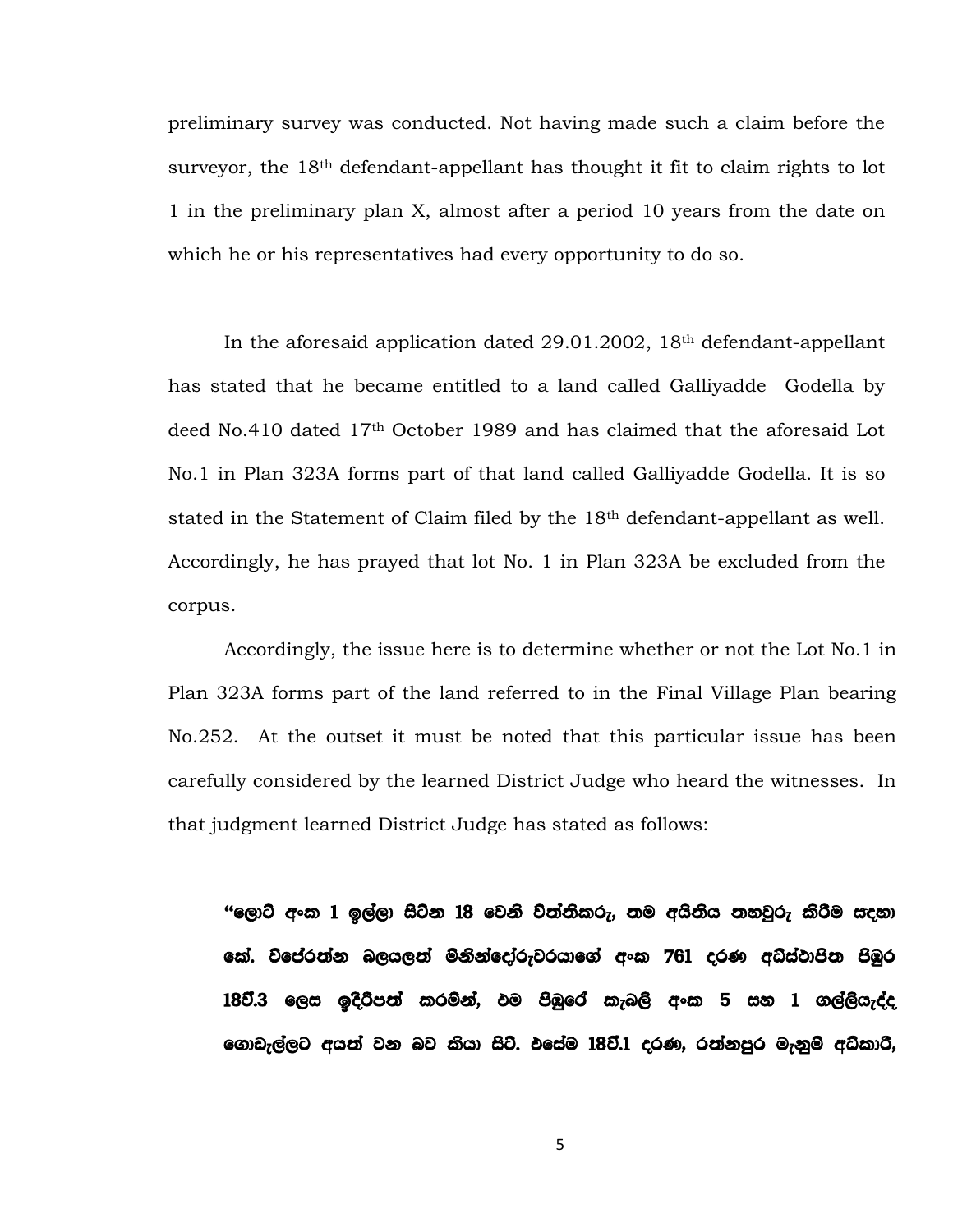අවසාන ගම් පිඹුරු අංක 252 පිළිබදව සදහන් කර ඇති ලිපියක් 18 වත්තිය සාක්ෂි මගින් ඉදිරිපත් කර ඇත.

මෙහි ඉඩම ගල්ලියැද්ද ගොඩැල්ල හෙවක් රදාගේගොඩැල්ල යන නම් දෙකෙන්ම හදුන්වා ඇති බව පෙනී යන නමුත්, ඉඩම නිරවුල් කල බවට රජයෙන් ලබා දුන් සහතිකයක් ඉදිරිපත් කර නැත.

තවද, රත්නපුර මැනුම් අධිකාරී අංක 345 දරණ බිම් කොටස මැන පෙන්වන ලේඛනයක් 18වි.2 ලෙස ඉදිරිපත් කරන අතර, 18වි.2 කේ. විපේරත්න බලයලත් මනින්දෝරුවරයා 18වි.3 දරණ ලේඛනයෙහි අධ්ස්ථාපිත කොට පෙන්වා ඇත.

18 වන විත්තිය විශ්වාසය තබන 18වි.5 වශයෙන් ලකුණු කර ඉදිරිපත් කරන ලද අංක 725 සහ 1946.02.05 දිනැති ඔප්පුවෙනි 18ව.2 වශයෙන් ඉදිරිපත් කල ලේඛනයෙහි ඇති මායිම් කිසිවක් සදහන් නොවේ.

18ව.5 දරණ ඔප්පුවේ මායිම් මෙලෙස සදහන් වේ.

උතුරට - මඩවලේ කනත්තෙ අගලද, නැගෙනහිරට- ගල්ලියැද්ද, දකුණට-රදාගොඩැල්ලද, බස්නානිරට- මන්නාගේලියැද්දද යන මායිම් තුල පිනිටි අක්කර හාගයක පමණ විශාලකම ඇති ඉඩමය.

18ව.5 ඔප්පුවේ එම උපලේඛනයේ සදහන් ගල්ලියැද්ද ගොඩැල්ල නැමැති ඉඩම පිය උරුමයෙන් අයිති වූ යහපත් හාම් යන අය හේවාගේ ආබුහම් දාබරේ යන අයට පවරා දී ඇති බව පෙනී යන අතර, 18වි.5 ඔප්පුවෙනි කලින් සදහන් කල 18වි.1 වශයෙන් ලකුණු කරන්නට යෙදුන ලේඛනයේ ඇති ගල්ලියැද්ද ගොඩැල්ල හෙවත් රදාගේගොඩැල්ල යන ඉඩමක් පිළිබදව සදහන් නොවේ.

18ව.5 ලේඛනයේ විෂය වස්තුවේ කොටසක් රදාගේගොඩැල්ල නොවන අතර, එය දකුණට අනි මායිමක් වශයෙන් සදහන් කර ඇති බව නිරීක්ෂණය වේ.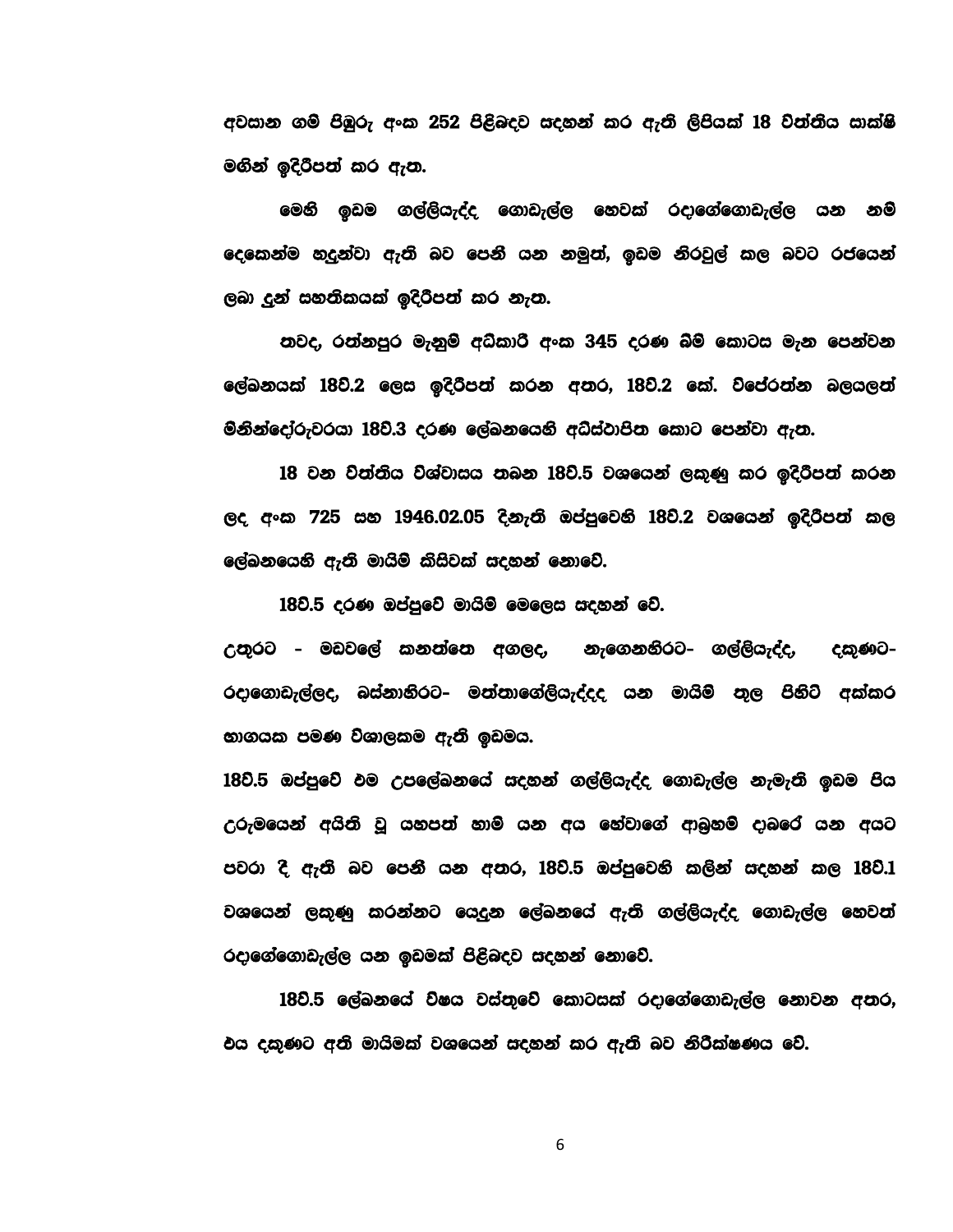18වි.5 ඔප්පුවෙන් අයිතිය ලද ආබුනම් දාබරේ යන අය 1989.10.17 දිනැති අංක 4110 ඔප්පුවෙන් තම අයිතිවාසිකම් 18 වෙනි විත්තිකරුට පවරා දී ඇති අතර, <u>එම ඔප්පුවේ උපලේඛනයේද ඉඩම හදුන්වන්නේ ගල්ලියැද්දෙගොඩැල්ල වශයෙන්</u> පමණි.

ඉහත කරුණු අනුව, 18 විත්තිය ඉල්ලා සිටින පරිදි විෂය වස්තුවේ ඇති ලොට් අංක 1 විෂය වස්තුවෙන් පිට කිරීමට හැකියාවක් නැති අතර, එම කොටසින්ද විෂය වස්තුව සමන්විත වන බව නිගමන**ය කරම්.**"

The above analysis of the evidence by the learned District Judge shows that he has addressed his mind to the identity of the land referred to in the Final Village Plan with that of the lands referred to in the schedules to the deeds marked by the 18th defendant, having looked at the boundaries of lot 1 in preliminary plan marked X. Moreover, he has stated that there was no settlement of the land in favour of the appellant by the authorities of the Government in respect of the land referred to in the Final Village Plan. Finally, he has concluded that the 18th defendant-Appellant has no right or title to the aforesaid lot 1 in the preliminary plan 323A which he claims to have it excluded from the corpus. This decision as to the title in respect of the land sought to be excluded has not been challenged.

However, as mentioned hereinbefore, the task of this Court is to ascertain whether or not the aforesaid lot 1 forms part of the final village plan marked 18V2 and not on the question of title to the land. Only evidence available to establish this fact is the plan and the oral evidence of the surveyor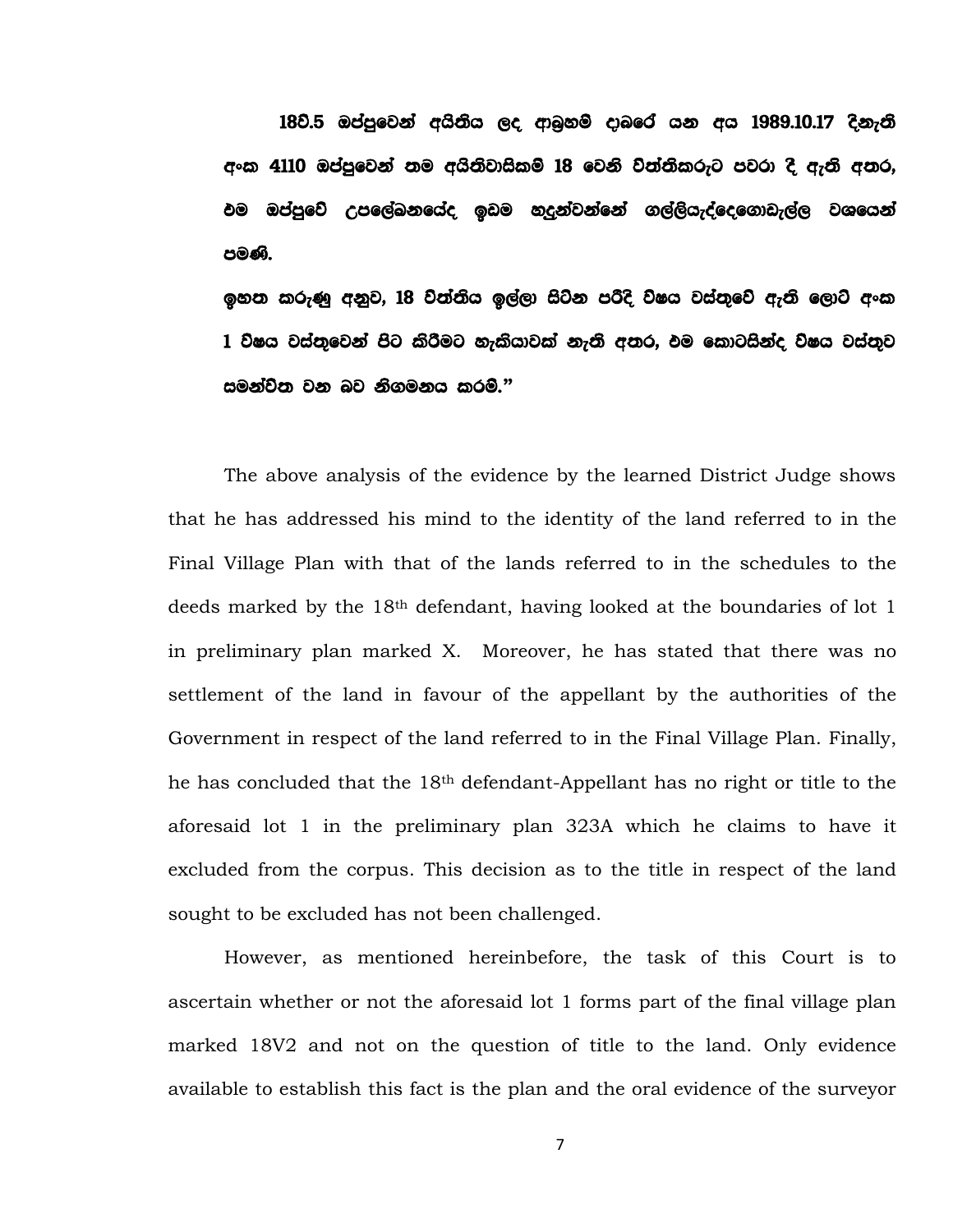Wijerathne who made the plan marked 18V3. He, in his evidence has stated lot 1 in the preliminary plan marked X falls within the boundaries of the Final Village Plan.

However, I do not see any evidence to show the exact basis on which he identified the boundaries of the final village plan when he superimposed that plan with that of the plan marked X. No questions had been asked from the Surveyor Wijeratne as to how he identified Lot 345 in the Final Village Plan for him to perform the superimposition. Even in the Report of the plan marked 18V3, prepared by the Surveyor Wijeratne, he has not stated the manner in which he identified Lot 345 in the Final Village Plan. Answers given by the surveyor as to the way he traced the boundaries of the final villege plan 18V2 show that he was not certain as to those boundaries when he drew the superimposition of the relevant plans. It is evident by his evidence quoted below.

- පු  $\cdot$  මහත්මයා කියන විදිහට 252 ගම් පිඹුරේ කැබලි අංක. 345 දරණ කැබැල්ලේ කොටස**ක්** ?
- W # Tjs'
- පු **8 345 දරණ සැලැස්ම ඔය ඉඩම තුල තිබෙන** පැල ඉනි වැට පෙන්වල නැහැ ?
- $C$   $\circ$   $\emptyset$ .

(Page 162 in the appeal brief)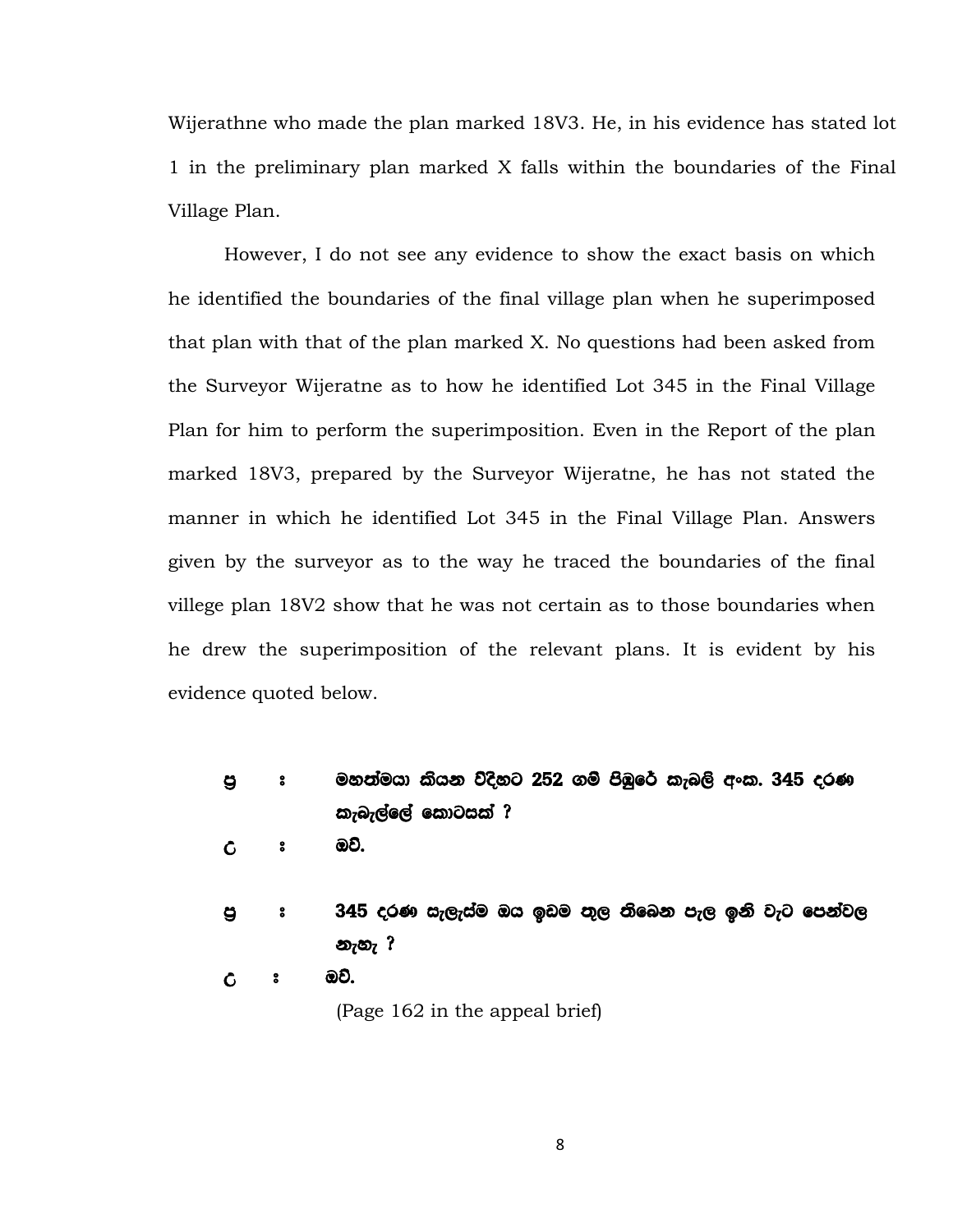Physical boundaries in Lot 345 of the final village plan that existed were not given in his Report marked 18V2 either.

Therefore, it is clear that the surveyor Wijerathne has failed to explain the manner in which he identified the Lots 345 in the Final Village Plan marked 18V2 when he superimposed the final village plan on to the preliminary plan X. Therefore, merely because the Surveyor Wijeratne has stated that Lot No.1 in Plan "X" is a part of the land referred to in the Plan 18V2, it is impossible to decide so for the reasons setout above particularly when no evidence is forthcoming as to the manner in which he determined the boundaries of the final village plan at the time he surveyed the land.

Such a position becomes more relevant when the Surveyor has failed to mention the date on which the Final Village Plan was prepared. His evidence to this effect is found at page 165 in the appeal brief. It reads thus:

# පු ඃ කොයි කාලයේද අවසාන ගම් සැලැස්ම?

#### W # ta .ek uf.a igykla keye'

(Page 165 in the appeal brief)

Hence, it may have been prepared even before a century. The age of the Final Village Plan also matters when identifying the boundaries of such a plan. Hence, I am unable to agree with the surveyor's findings as to the identity of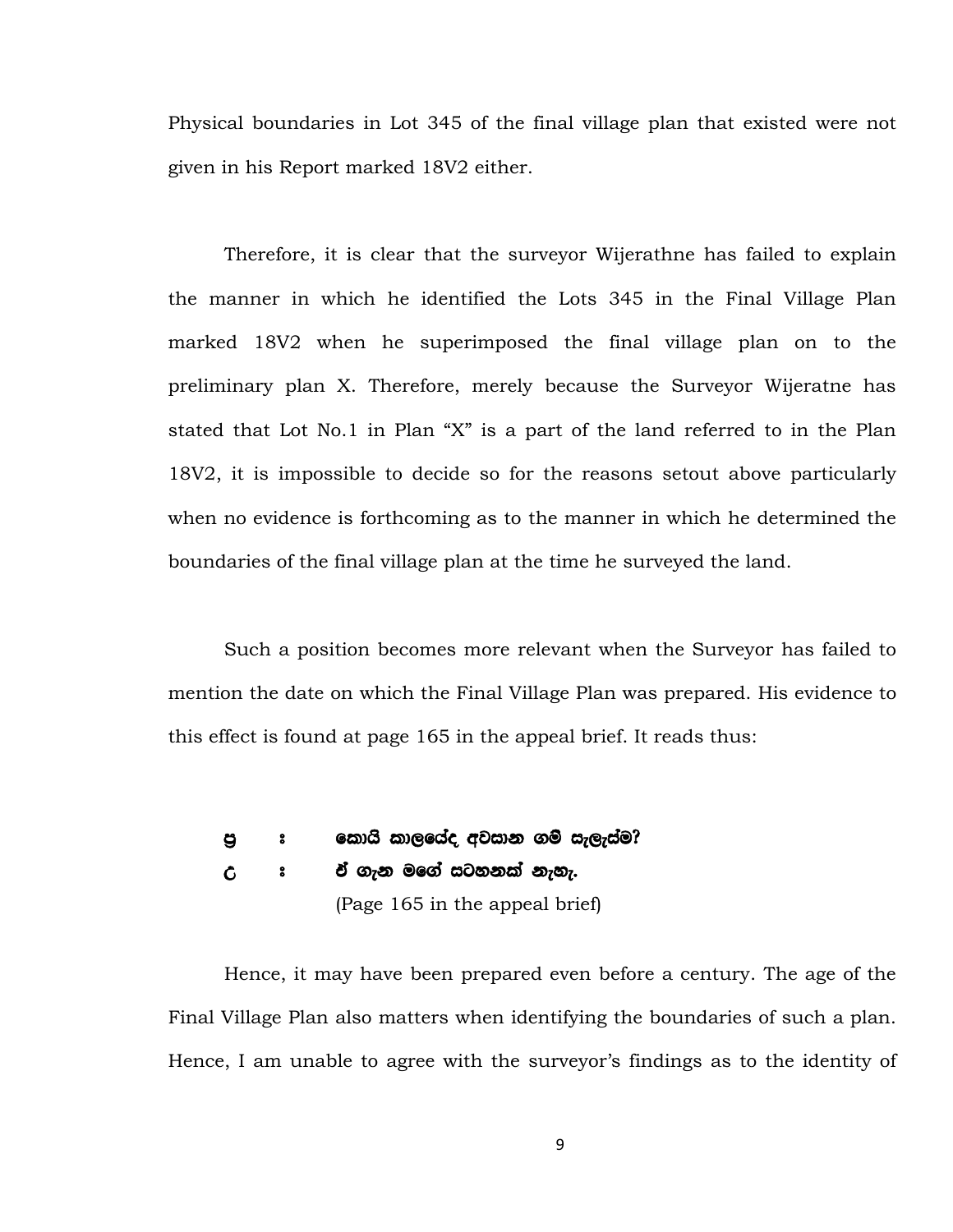the Final Village plan upon which the case of the 18th defendant-appellant rests.

I will now advert to the names of the respective lands in order to determine whether those names do have any relevance in determining the issue at hand. In the schedule to the plaint, land sought to be partitioned is identified as Radage Watta. No other name is found in that schedule to identify the corpus. In the plan marked as "X" which is the plan prepared by the Commissioner of the Court, land called Radage Kumbura is shown and it comprises 4 lots. Report of the Surveyor is marked as "X1" at the trial. However, the 18th defendant-appellant's claim is on the basis that it is a land called Galliyadde Godella. Such a name is not referred to in the schedule to the plaint. In that schedule to the plaint it is named as Radage Watta and not even Radage Godella.

Lot 345 in the Final Village Plan bearing No.252 is shown in the plan marked 18V2. In the document marked 18V1, the said Lot 345 is identified as part of the land called Galliyadde Godella alias Radage Godella Garden. However, the deeds marked 18V4 and 18V5 by which the 18<sup>th</sup> defendant has claimed title, shows that he is entitled to a land called Galliyadde Godella and not to a land called Radage Godella.

Accordingly, it is seen that the land referred to in the Final village plan upon which the  $18<sup>th</sup>$  defendant has sought to have lot 1 in plan X excluded does not bear the exact name of the land referred to in the schedule to the plaint or the name referred to in the preliminary plan X which is the subject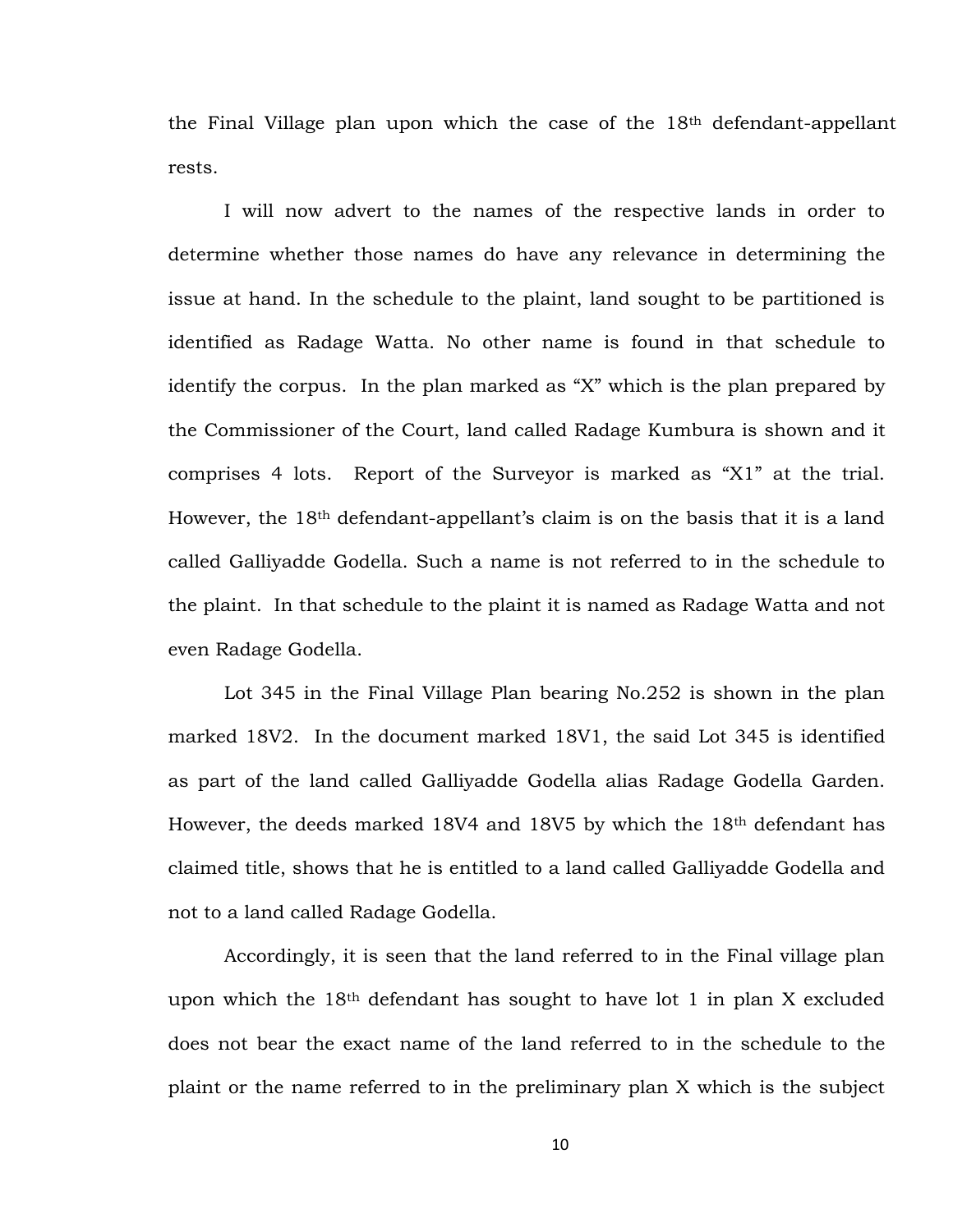matter of this action. Therefore, the difference in the names of the lands as described above also creates a doubt as to the identity of the land to be excluded.

Learned Counsel for the appellant contended that it is wrong to have considered the longstanding possession of the  $17<sup>th</sup>$  defendant as it was done by the learned High Court Judges. It must be noted that such longstanding possession by the 17th defendant-appellant having lived thereon may also become material since the accuracy of the plan marked 18V3 that was made use of, to support the claim of the 18<sup>th</sup> defendant-appellant was in doubt.

In this instance, clear evidence is found to establish that the  $17<sup>th</sup>$ defendant having built a dwelling house on that land had been in possession thereon for a long period of time. 18th defendant-Appellant had neither title no possession to that block of land. Learned Counsel for the plaintiff submitted that the aforesaid Lot No.1 had been the Kamatha of the remaining land of the corpus which was a paddy field even at that point of time. Therefore, it is not incorrect to determine that Lot 1 in that plan, it being a block of land of a higher elevation forms part of the land sought to be partitioned.

Therefore, I do not see any error on the part of the learned High Court Judges when they considered the longstanding possession of the 17th defendant to the aforesaid lot 1.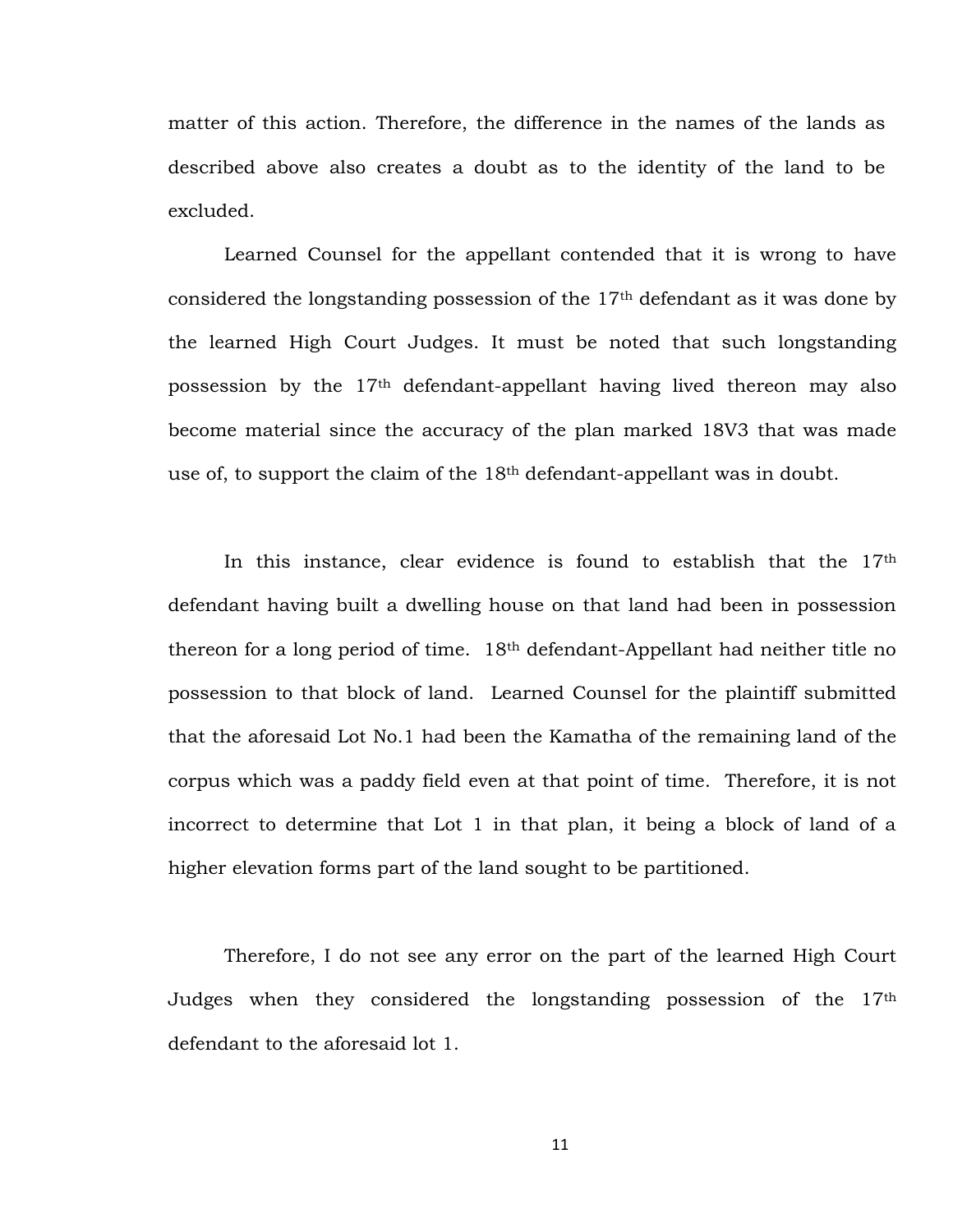I also must state that the questions of law upon which the leave was granted by this court, entirely depend on the facts of the case. No other clear and specific question of law has been raised in this instance. It is well established that our appellate courts are always slow to interfere with the findings arrived upon considering the facts of the case. In the case of **Alwis vs Piyasena Fernando [1993 (1) S.L.R.at page 119] G.P.S. De Silva C J** held thus:

*"it is well established that findings of primary facts by a trial Judge who hears and sees witnesses are not to be lightly disturbed on appeal.The findings in this case are based largely on credibility of witnesses. I am therefore of the view that there was no reasonable basis upon which the Court of Appeal could have reversed the findings of the trial Judge."*

Long line of authorities could be seen to support this position of the law. A few of those are;

```
 Frad vs. Brown & Co [28 N.L.R. 282]
Mahavithana vs. Commissioner of Inland Revenue [64 N.L.R. 217]
De Silva vs. Seneviratne [1981 (2) S.L.R. 8]
```
The authorities referred to above too, guides me not to interfere with the findings of the trial judge in this instance. The identity of the lands involved in this case particularly the ascertaining of the boundaries of the old Final Village plan depended on the evidence of surveyor Wijerathne. Learned District Judge having considered his evidence has decided that the lot 1 in the preliminary